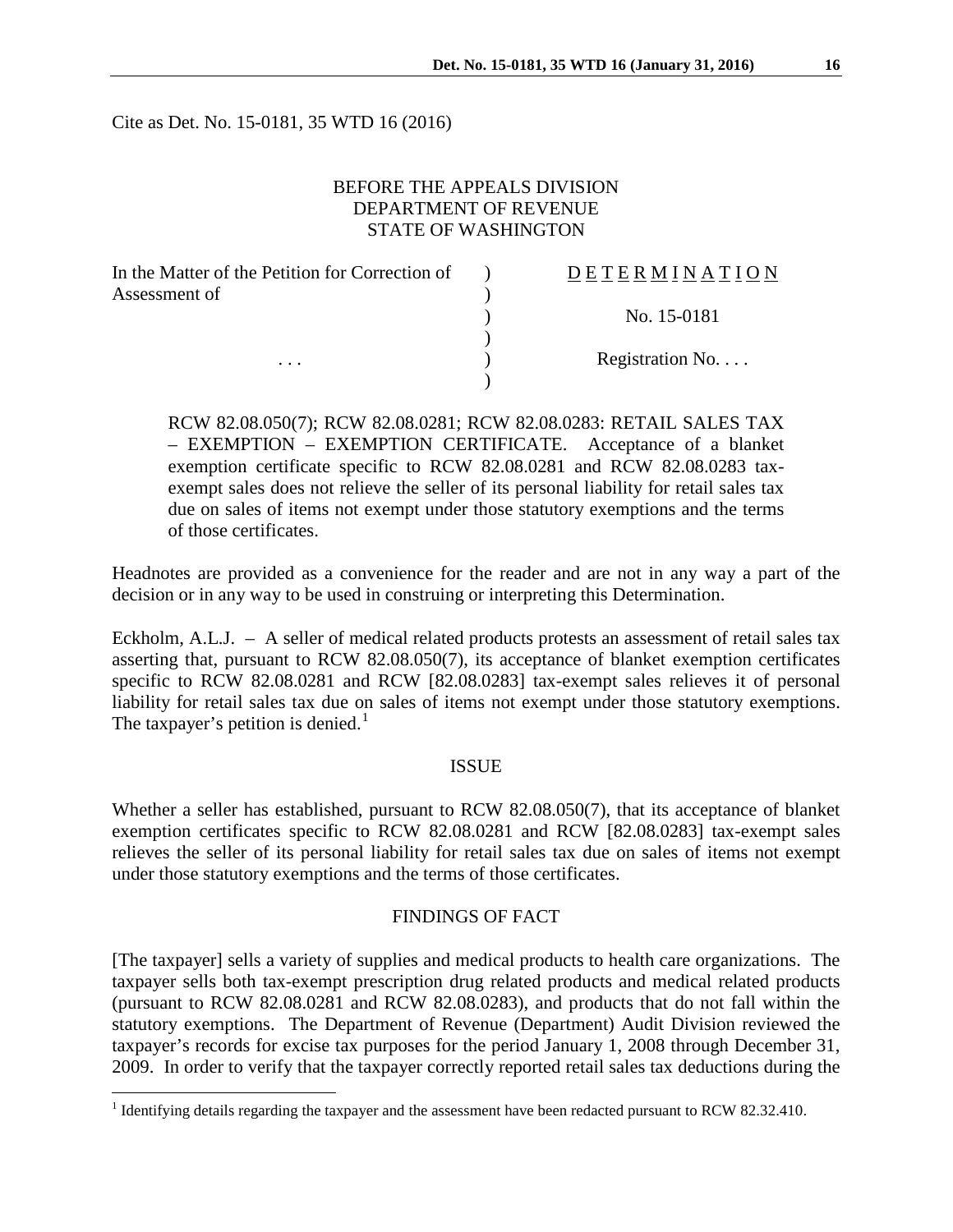audit period, a random sample of invoices was taken. Review of the sample results revealed that the taxpayer primarily sells medical related products that are not tax-exempt. The non-exempt items included items such as tools and instruments, ambulance cots, printer and hardware kits, stretcher chair, medical/surgical bed, and consumable shaver blades and tubes.<sup>[2](#page-1-0)</sup>

Many of the taxpayer's customers provided exemption certificates specific to tax-exempt sales of items pursuant to RCW 82.08.0281 and RCW 82.08.0283, an example of which provides as follows:

## EXEMPTION CERTIFICATE PRESCRIPTION DRUGS AND MEDICAL PRODUCTS AND DEVICES

I hereby certify [customer] is a licensed hospital in the State of Washington. All of the medical products that I purchase [are] for the care and use on patients pursuant to RCW 82.08.0281 or RCW 82.08.0283 and are used in the manner provided for in RCW 82.08.0281 or RCW 82.08.0283. This includes: contrast media; lab reagents and other diagnostic substances; nutrition products; irrigation solutions; delivery systems for contrast media; nutrition products and irrigation solutions; IV sets and other medical delivery products; drainage devices; syringes; catheters and needles (except biopsy); medical gas delivery devices; drainage devices; airway devices; and other similar products.

Therefore, all such products that [customer] purchases [from the taxpayer], will be for use in the diagnosis, cure, mitigation, treatment, or prevention of disease or other ailment in humans as set forth in RCW 82.08.0281 or RCW 82.08.0283 and are exempt from sales tax. [Customer] will maintain such records as are necessary to account for the use of these products. In the event any such products are not used as required by RCW 82.08.0281 or RCW 82.08.0283, it is understood that the hospital is required to report and pay use tax measured by the purchase price.

This is to be considered a blanket certificate and should be considered part of each order which [customer] may hereafter give to you, unless otherwise specified, and will be valid for a period of four years or until revoked by [customer] in writing.

. . .

This certificate does not apply to the purchase of reusable items, ace bandages, calibrators, probe covers, film, forceps, probes, blades, tools, drills, biopsy instruments, physical therapy and rehabilitation supplies (unless specifically noted above), plain vials and glass, computer products, and other non-medical products.

. . .

(Brackets ours) (emphasis added).

<span id="page-1-0"></span><sup>&</sup>lt;sup>2</sup> Workpaper A3, Audit No.  $\dots$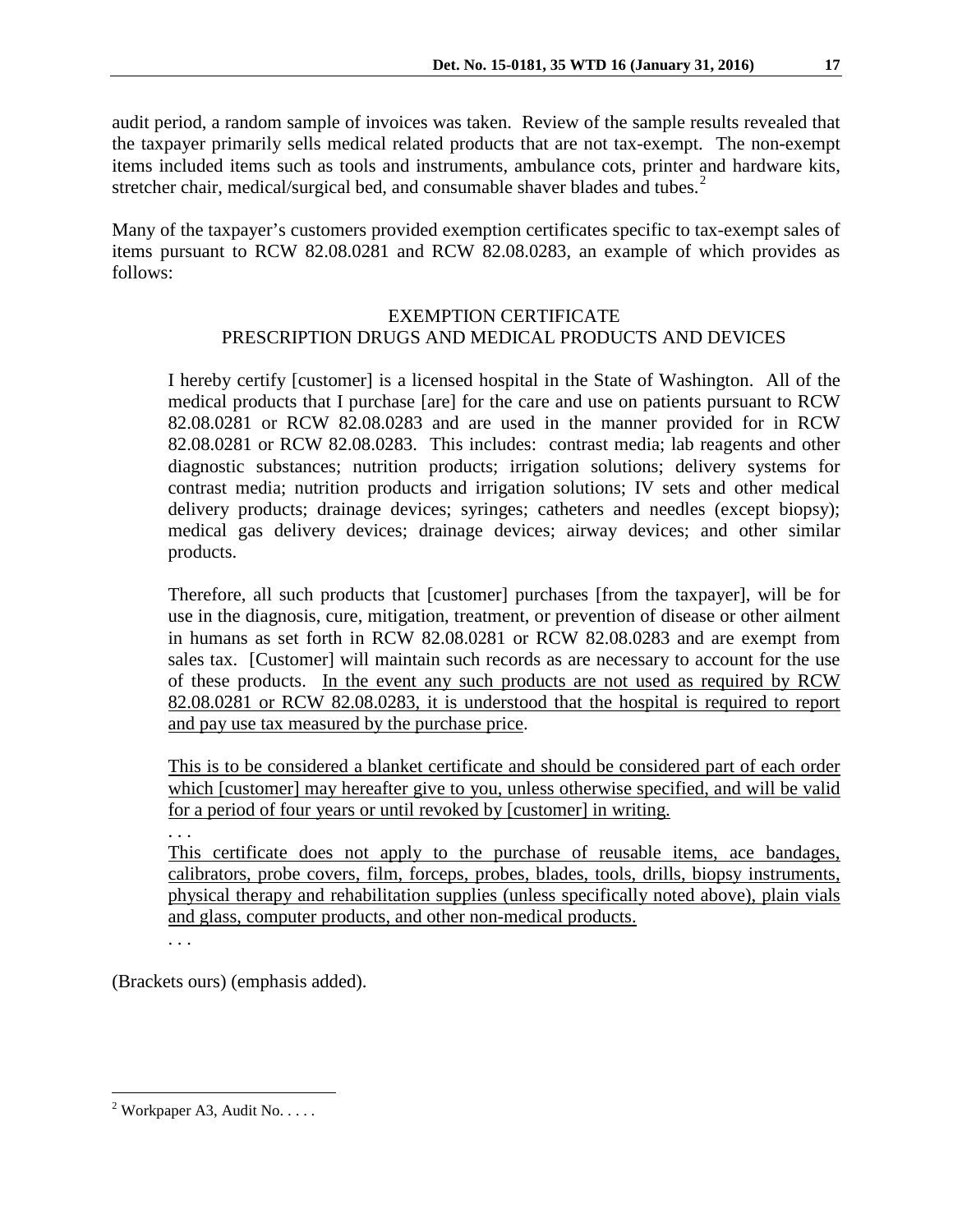The sample exemption certificate above, and similar sample exemption certificates provided, also included listings of specific exempt items similar to the items already listed within the certificate. [3](#page-2-0)

The auditor did not accept the exemption certificates for the sales at issue because the certificates were specific to items subject to the RCW 82.08.0281 and RCW 82.08.0283 exemptions and could not exempt sales that did not qualify under the statutory exemptions. The auditor concluded that though the certificates contained a statement that the certificate is a blanket exemption certificate that should be considered part of each order thereafter given to the taxpayer by the purchaser, the blanket exemption did not (and could not) confer a tax exemption on a sale that was not statutorily authorized. As a result, the Audit Division issued an assessment against the taxpayer for tax deficiencies in the total amount of  $\$\ldots\]$ , the majority of which is assessed unpaid retail sales tax related to the non-exempt items. [4](#page-2-1)

The taxpayer appealed the retail sales tax assessment . . . . The taxpayer agrees that the sales of items at issue are not tax-exempt, but asserts that the exemption certificates provided were blanket certificates that it took in good faith from its customers and; therefore, it is not liable for any retail sales tax due on those sales, pursuant to RCW 82.08.050(7). The taxpayer indicated in its appeal petition that because it sells medical products and devices that are exempt under RCW 82.08.0281 and RCW 82.08.0283, as well as non-exempt medical products, it is proper to rely upon the customer to pay the applicable tax, if the customer so requests, and provides a blanket exemption certificate:

Since customers of [the taxpayer] could purchase exempt products as well as non-exempt products on a particular Purchase Order, the customer has requested that using a blanket certificate will allow them to remit the tax to the State more effectively and accurately . . . We do not disagree that the products are not subject to the exemptions provided by the Regulations, however, the Taxpayer has a recurring business relationship with the customer and by providing an Exemption Certificate to the Taxpayer, we believe that we were acting in good faith that the customer would determine the proper taxation of the products and devices and remit the necessary taxes to the taxing jurisdiction. . . .

After the audit, the taxpayer contacted its customers and requested that they complete Certificate of Use and/or Deferred Sales Tax Paid on the sales at issue. The taxpayer was able to obtain such certificates from a number of customers. The Audit Division made adjustments based on the certificates where they evidenced payment of the tax and included those adjustments in a post

<span id="page-2-0"></span><sup>&</sup>lt;sup>3</sup> The exemption certificates that the taxpayer accepted in relation to the non-exempt sales at issue contained language authorized within the Department's rule effective during the audit period that implemented the RCW 82.08.0281 exemption (prescription drugs), former WAC 458-20-18801(6)(a)-(b) (former Rule 18801(6)(a)-(b)). The Department has also accepted similar exemption certificates for the RCW 82.08.0283 exemption (medical products and devices) where the certificate evidenced the exempt nature of the sale. The Department amended former Rule 18801 in 2014 and the current rule, effective September 25, 2014, no longer includes specific exemption certificate language. *See* WSR 14-18-019 (August 25, 2014). The Department's approved exemption certificate for the RCW 82.08.0281 and RCW 82.08.0283 exemptions, "Sales Tax Exemption Certificate for Health

<span id="page-2-1"></span>Care Providers," is available at: http://dor.wa.gov/docs/forms/excstx/exmptfrm/exempcerthealthcareprov.pdf.<br><sup>4</sup> Document No. . . . , issued on May 19, 2014, included assessment of retail sales tax of \$ . . . , use tax and/ deferred sales tax of  $\$\ldots$$ , and interest of  $\$\ldots$$ , for a total amount of  $\$\ldots$ .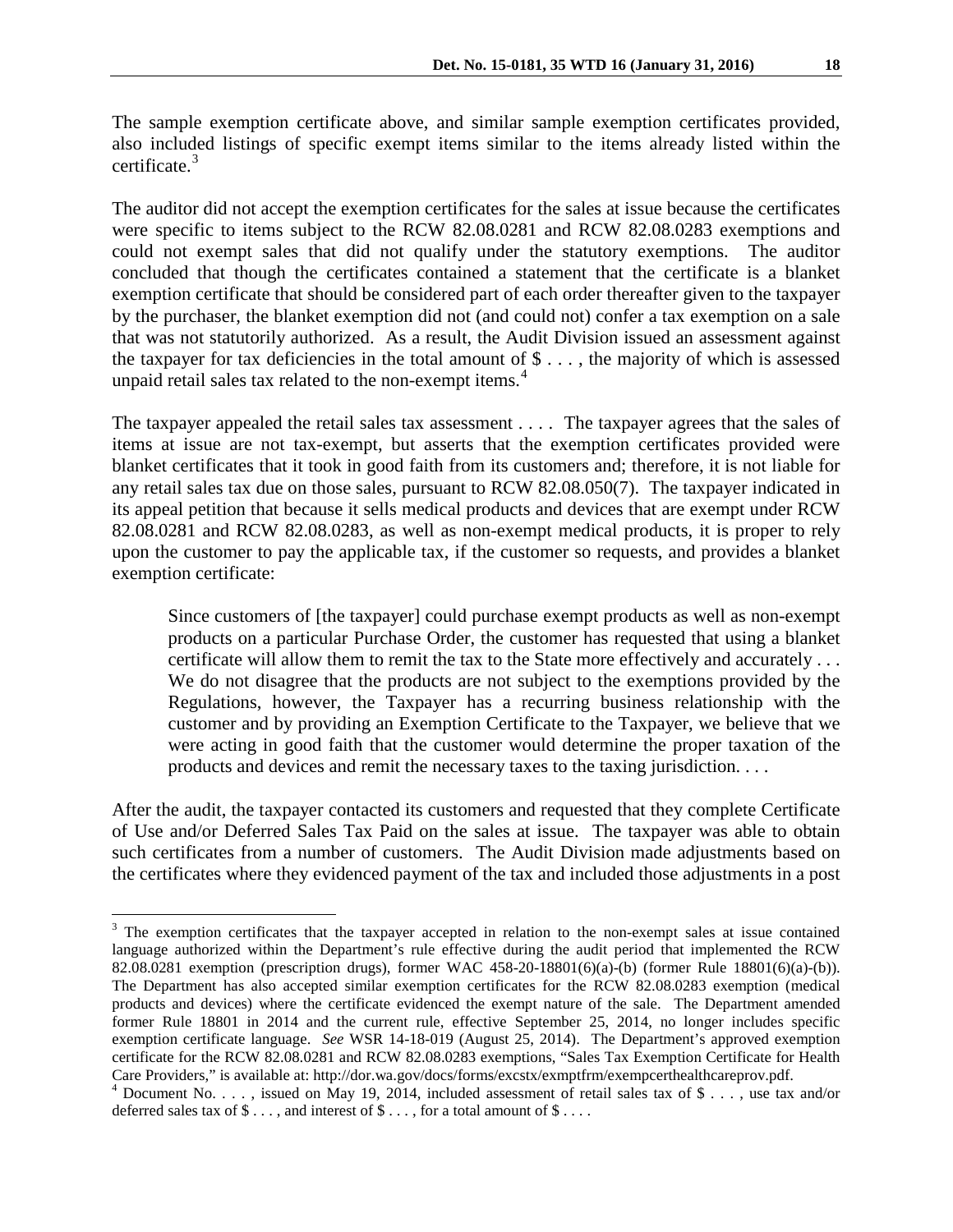assessment adjustment.<sup>[5](#page-3-0)</sup> The taxpayer indicated that based on the certificates it received from its customers, its understanding that the customers would pay the use tax due was confirmed and that its reliance on the blanket exemption certificate was appropriate, particularly where its customers are well-informed hospitals and similar health care organizations. The taxpayer also provided customer statements that as a matter of practice the customer would have paid use tax or deferred sales tax on any items that were not exempt, and certain customers asserted that since the Department has audited their records for the same time period as the taxpayer's audit, they would have paid use tax at that time.

The taxpayer indicated at the hearing that certain customers informed the taxpayer it would be easier for them to give a blanket certificate and pay the use tax. The taxpayer also indicated that following the audit the taxpayer began charging retail sales tax on non-exempt items and that certain of the taxpayer's large volume customers (Washington hospitals) simply do not pay the retail sales tax portion of the invoice.

### ANALYSIS

Sales of tangible personal property are subject to retail sales tax. RCW 82.08.020(1)(a). The seller is required to collect retail tax due from a buyer. RCW 82.08.050(1). If any seller fails to collect the tax, the seller is personally liable to Washington for the amount of the tax. RCW 82.08.050(3). Sellers are not relieved of this personal liability unless they maintain proper records of exempt or nontaxable transactions and provide them to the Department when requested. RCW 82.08.050(4), (7).

Sales of prescription drugs and medical items may be exempt from retail sales tax per RCW 82.08.0281 and RCW 82.08.0283, if those sales meet the requirements of those statutory exemptions. A seller may accept an exemption certificate for sales of items exempt under RCW 82.08.0281 and RCW 82.08.0283 from a buyer. RCW 82.08.050(7); former Rule 18801([6](#page-3-1)).<sup>6</sup> During the audit period, former Rule 18801 provided the proper form for exemption certificates for purposes of the RCW 82.08.0281 prescription drugs exemption and blanket exemption certificates, as follows:

 (6) **Proof of exemption.** Persons selling legend drugs need only to substantiate that the drugs meet the definition of legend drugs and are for use in the diagnosis, cure, mitigation, treatment, prevention of disease or other ailments in humans. Resale certificates or other exemption certificates are not required for these sales. For sales to consumers of nonlegend drugs, sellers must retain in their files the written prescription bearing the signature of the medical practitioner who issued the prescription and the name of the patient for whom prescribed. See also WAC 458-20-150 Optometrists,

<span id="page-3-0"></span> $5$  Post assessment adjustment (PAA) to Document No. . . ., issued on July 1, 2015, included assessment of retail sales tax of  $\$\ldots$ , use tax and/or deferred sales tax of  $\$\ldots$ , and interest of  $\$\ldots$ , for a total amount of  $\$\ldots$ . The PAA credits the amounts of retail sales tax paid by the taxpayer's customers evidenced by the "Certificates of Use and/or Deferred Sales Tax Paid" the taxpayer obtained from its customers. The Audit Division accepted a majority of the certificates as supporting adjustments. Certain certificates were not accepted where they were incomplete, unsigned or undated. <sup>6</sup> *See* footnote 3, *supra*.

<span id="page-3-1"></span>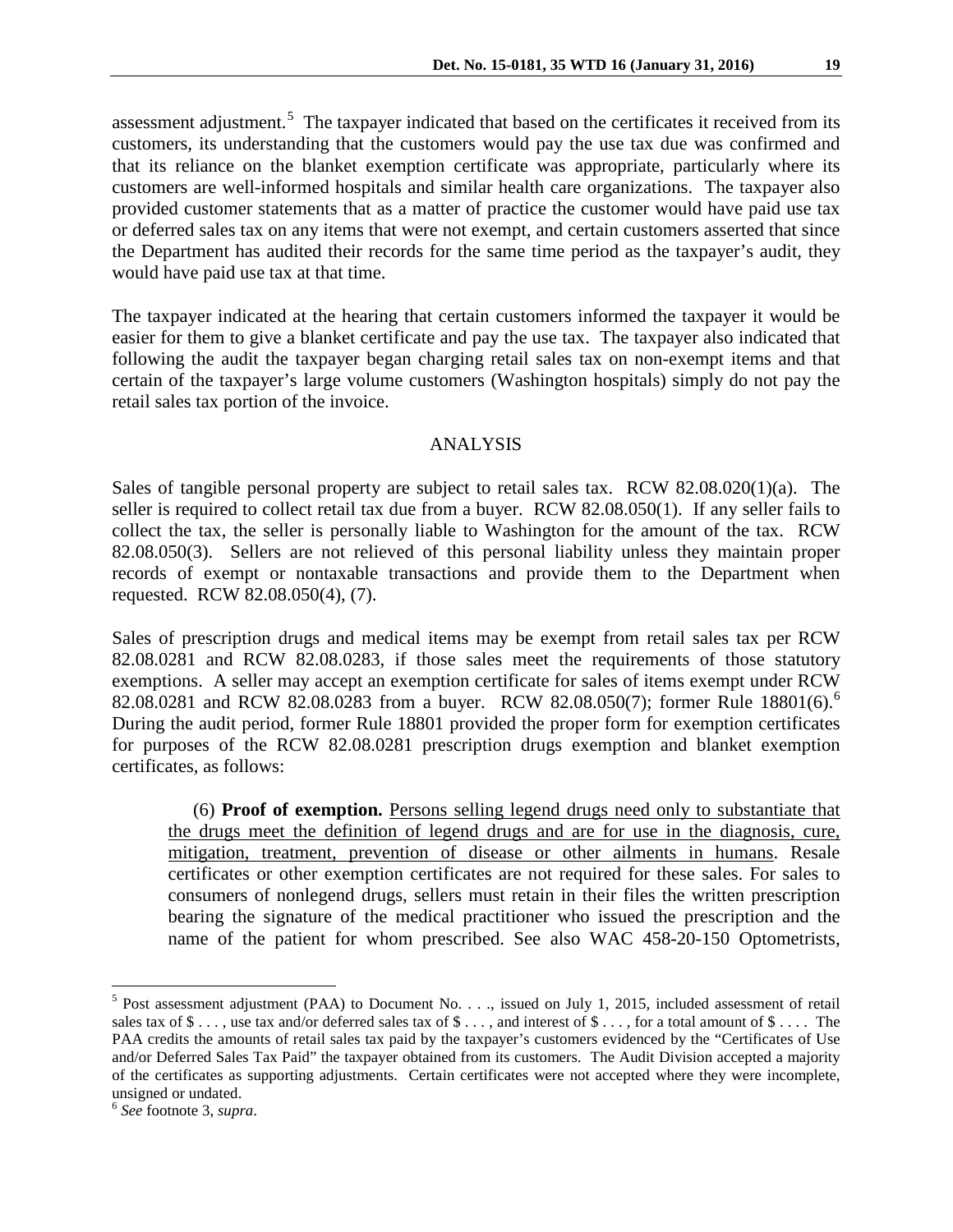ophthalmologists, and oculists; 458-20-151 Dentists, dental laboratories and physicians; and 458-20-168 Hospitals.

 (a) Hospitals and physicians who purchase drugs for use in providing medical services to patients may purchase the drugs without payment of retail sales tax if the drugs will only be dispensed under a physician's order. It is not required that the hospital or physician make a specific charge to the patient for drugs dispensed under a physician's order for the drug purchase to be exempt from retail sales or use tax. This also includes the purchases of intravenous sets, catheters, infusion pumps, syringes, and similar items which will be used for delivery of prescription drugs. The hospital or physician may give the nonlegend drug supplier an exemption certificate. The certificate should be retained by the seller for a period of five years after the last sale covered by the certificate. Certificates should not be sent to the department of revenue. The certificate should be in the following form:

### **Prescription drug exemption certificate**

**. . . . . . . . . . . . . . . . . . . . . . . . . . . . . . . . . . . . . . . . .** 

**(name of purchaser)**

## **. . . . . . . . . . . . . . . . . . . . . . . . . . . . . . . . . . . . . . . . .**

### **(address of purchaser)**

**I hereby certify:** That I am a registered Washington taxpayer. I may legally prescribe or dispense drugs or other substances. I further certify that the drugs and other substances listed below purchased from . . . . . . . . . (name of vendor) will be prescribed and used for the treatment of illness or ailments of human beings. I shall maintain invoices and prescriptions or such other records as are necessary to account for the disposition of the drugs or other substances for which I have not paid retail sales tax. In the event that any such drug or substance is used without a prescription being issued, it is understood that I am required to report and pay use tax measured by its purchase price. If I have indicated that this is a blanket certificate, this certificate shall be considered part of each order which I may hereafter give to you, unless otherwise specified, and shall be valid for a period of four years or until revoked by me in writing. Description of drugs and other substances to be purchased:

. . . . . . . . . . . .

. . . . . . . . . . . .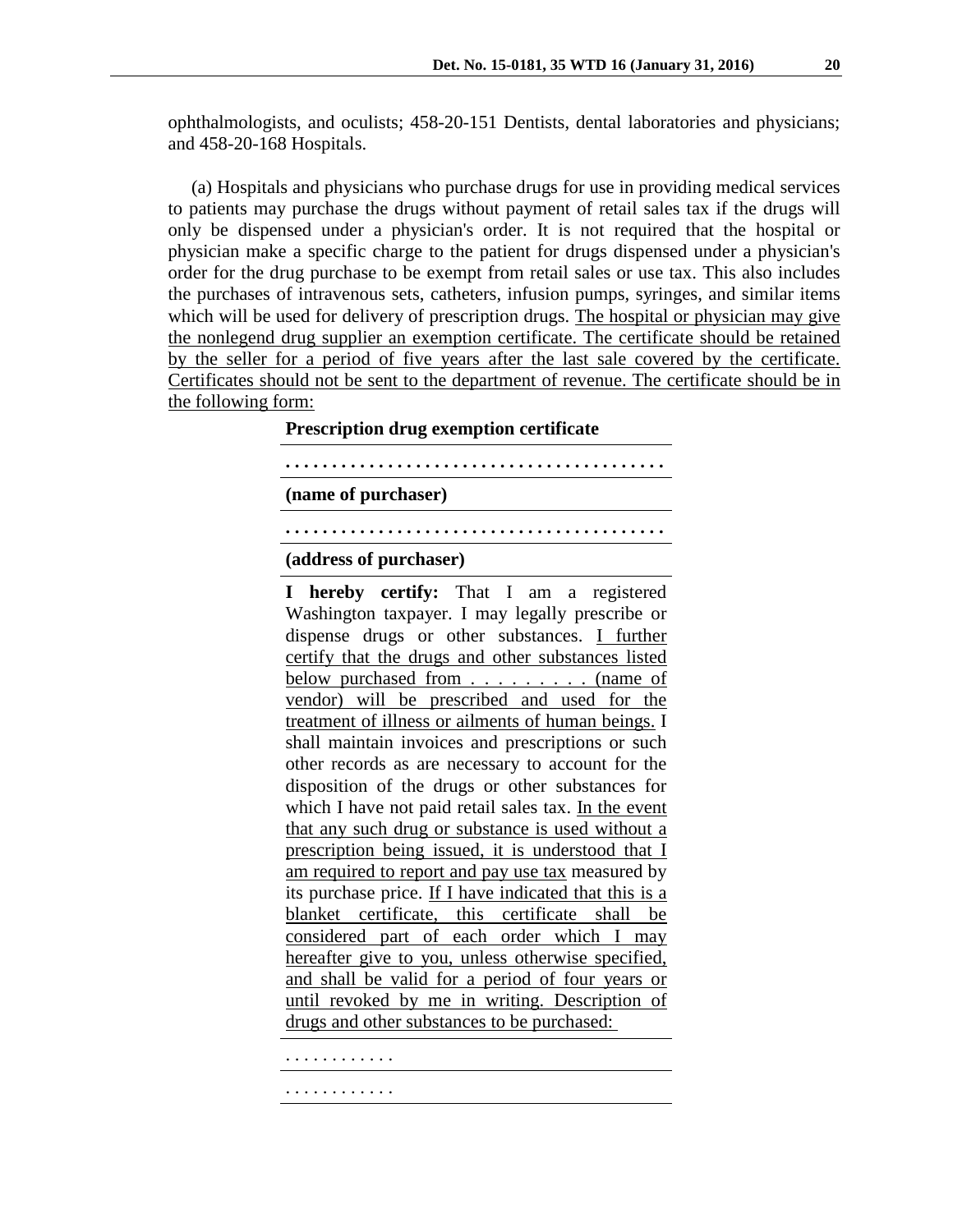| Dated: $\ldots$ , $\ldots$ ,                                                                |  |  |
|---------------------------------------------------------------------------------------------|--|--|
| Single Purchase  Blanket Certificate                                                        |  |  |
| (indicate by check mark if certificate is for a single<br>purchase or continuing purchases) |  |  |
|                                                                                             |  |  |
| (signature of purchaser or authorized agent)<br>(title)                                     |  |  |
|                                                                                             |  |  |
| (Revenue registration number of buyer)                                                      |  |  |

 (b) A blanket exemption certificate may be given if there will be continuing purchases from a particular supplier. Blanket exemption certificates should be renewed at intervals not to exceed four years. The purchaser should indicate by an appropriate check mark on the certificate whether the certificate is being used for a single purchase or will be for continuing purchases. It is unnecessary to list each and every drug on the exemption certificate if all drugs purchased from a particular supplier are exempt.

Former Rule 18801(6) (emphasis added).

The taxpayer does not dispute that the sales of items at issue in this matter do not fall within the RCW 82.08.0281 and RCW 82.08.0283 exemptions and are subject to retail sales tax. The taxpayer asserts that its good faith acceptance of blanket exemption certificates for sales of items exempt under RCW 82.08.0281 and RCW 82.08.0283 relieves it from liability for retail sales tax due on the non-exempt sales, pursuant to RCW 82.08.050(7), which provides, in pertinent part:

 (a) Sellers are relieved from personal liability for the amount of tax if they obtain a fully completed exemption certificate or capture the relevant data elements required under the streamlined sales and use tax agreement within ninety days, or a longer period as may be provided by rule by the department, subsequent to the date of sale.

 (b) If the seller has not obtained an exemption certificate or all relevant data elements required under the streamlined sales and use tax agreement within the period allowed subsequent to the date of sale, the seller may, within one hundred twenty days, or a longer period as may be provided by rule by the department, subsequent to a request for substantiation by the department, either prove that the transaction was not subject to tax by other means or obtain a fully completed exemption certificate from the purchaser, taken in good faith.

 (c) Sellers are relieved from personal liability for the amount of tax if they obtain a blanket exemption certificate for a purchaser with which the seller has a recurring business relationship. The department may not request from a seller renewal of blanket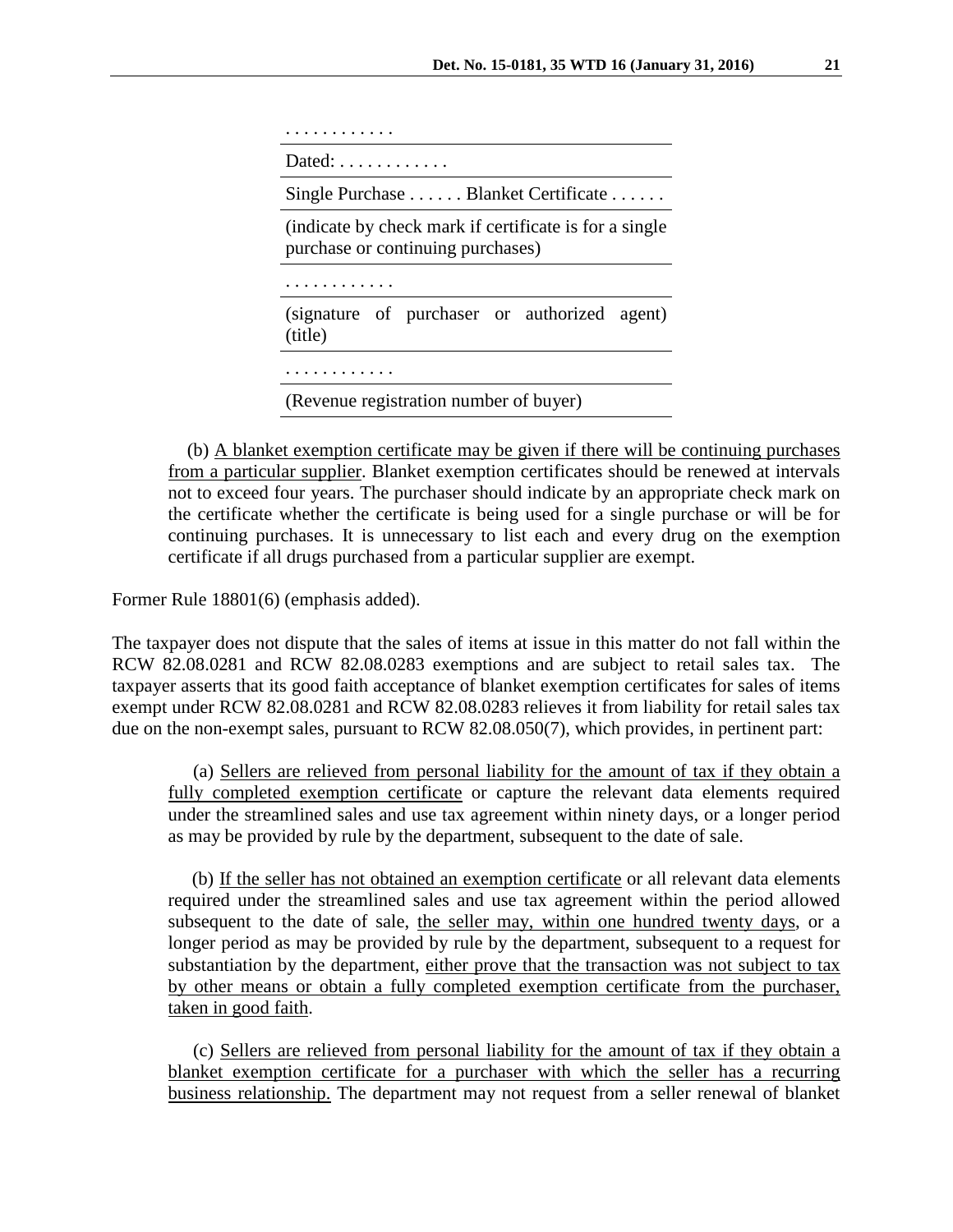exemption certificates or updates of exemption certificate information or data elements if there is a recurring business relationship between the buyer and seller. For purposes of this subsection  $(\overline{7})(c)$ , a "recurring business relationship" means at least one sale transaction within a period of twelve consecutive months.

. . .

RCW 82.08.050(7) (emphasis added.)

The exemption certificates the taxpayer relied on in making tax-exempt sales of the items at issue, by their own language, do not apply to those sales, and the blanket exemption certificates could not have been accepted in regards to sales at issue because they are clearly not encompassed within the RCW 82.08.0281 and RCW 82.08.0283 exemptions. The items included tools and instruments, ambulance cots, printer and hardware kits, stretcher chair, medical/surgical bed, and consumable shaver blades.<sup>[7](#page-6-0)</sup> The sample exemption certificate provided by the taxpayer, set forth above, states "such products that [customer] purchases [from] [the taxpayer], will be for use in the diagnosis, cure, mitigation, treatment, or prevention of disease or other ailment in humans as set forth in RCW 82.08.0281 or RCW 82.08.0283 and are exempt from sales tax." The sample exemption certificate specifically lists items covered, as follows:

All of the medical products that I purchase [are] for the care and use on patients pursuant to RCW 82.08.0281 or RCW 82.08.0283 and are used in the manner provided for in RCW 82.08.0281 or RCW 82.08.0283. This includes: contrast media; lab reagents and other diagnostic substances; nutrition products; irrigation solutions; delivery systems for contrast media; nutrition products and irrigation solutions; IV sets and other medical delivery products; drainage devices; syringes; catheters and needles (except biopsy); medical gas delivery devices; drainage devices; airway devices; and other similar products.

The sales of the items at issue here – tools and instruments, ambulance cots, printer and hardware kits, stretcher chair, medical/surgical bed, and consumable shaver blades – are not included in the list of items in the certificate and are not items similar to specifically listed items.

In addition, the items at issue are not the types of items where there may be an open question at the time of sale as to whether the statutory exemptions apply depending on the use of the items. For example, to meet the prescription drug exemption, RCW 82.08.0281, there may be a question whether an item sold falls within the statutory definition of a "drug," and whether it is to be dispensed pursuant to a prescription. Another example might be whether the sale of an item falls within the medical items exemption, RCW 82.08.0283, where there may be a question whether the item meets the statutory definition of a "prosthetic device," prescribed, fitted, or furnished by a person with the required licensure, and containing the required components.

Where the items sold were clearly not tax-exempt sales pursuant to RCW 82.08.0281 or RCW 82.08.0283, the seller could not have taken an exemption certificate, specifically applicable to those statutory exemptions, whether it was a blanket certificate or not, because the certificate did

<span id="page-6-0"></span><sup>&</sup>lt;sup>7</sup> Workpaper A3, Audit No.  $\dots$